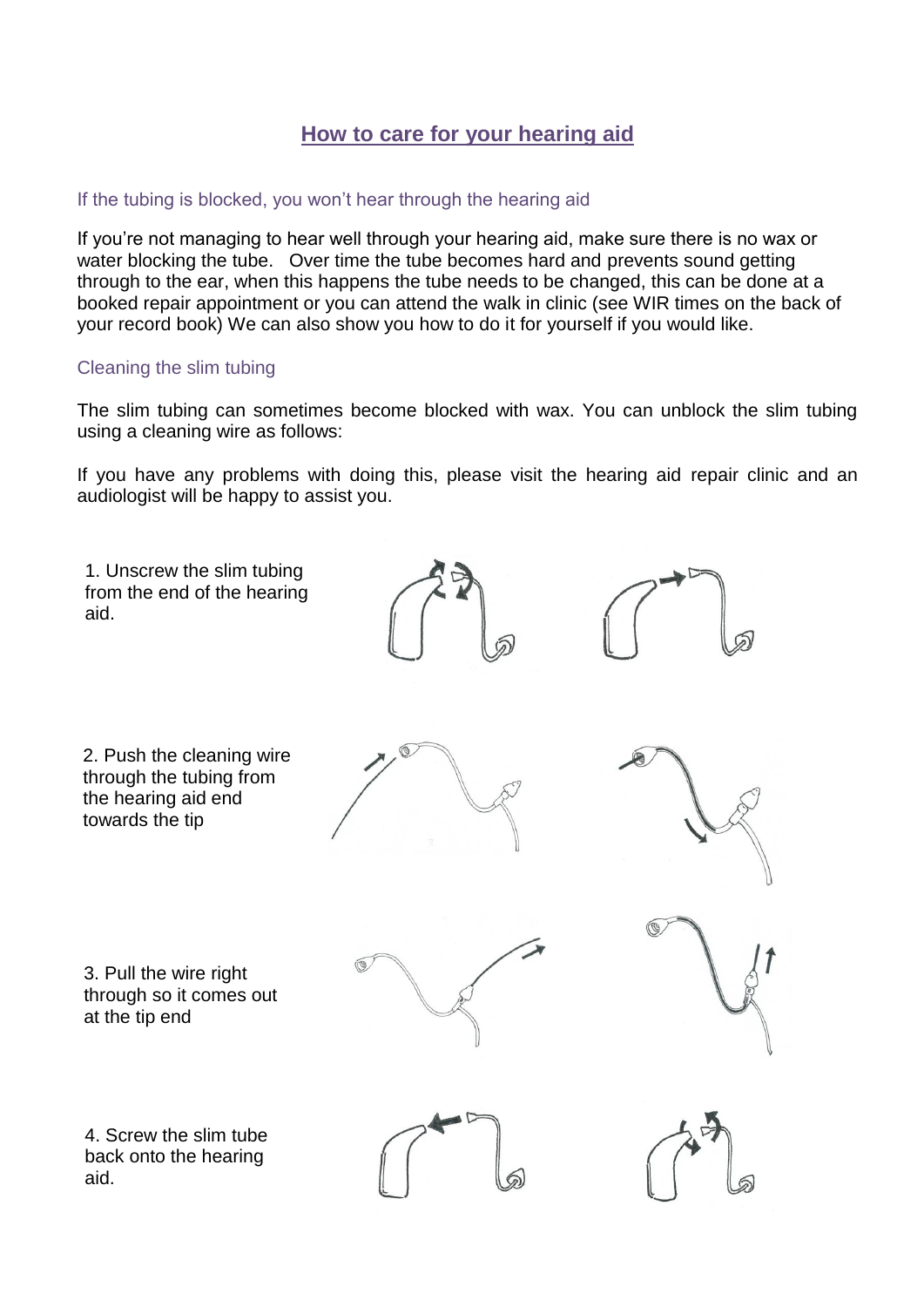#### Re-tubing your earmould

**1**. Pull the old tubing out of the earmould. Do not throw the old tubing away as you will need it later.



**2**. Cut the last 5 cm (2 inches) off a pre-bent piece of tubing. Make sure you cut at a slant.



**3.** You should be left with a tapered end to the tubing.



**4.** This tapered end needs to be pushed into the earmould.

**5.** Thread the tubing through the earmould.



**6.** All of the tapered section should come through the other side.



**7**. Pull the tube until the bend reaches the earmould.



**8.** Cut the tapered tubing as close as possible to the earmould. Any tube sticking out could rub your ear and make it sore.



**9.** Take the old piece of tubing you saved and line it up with the newly threaded tube. Cut the end to the same length.



**10**. Push the end of the tubing onto the plastic nozzle on your hearing aid.



**11.** Make sure that it bends in the right direction, as shown in the picture.

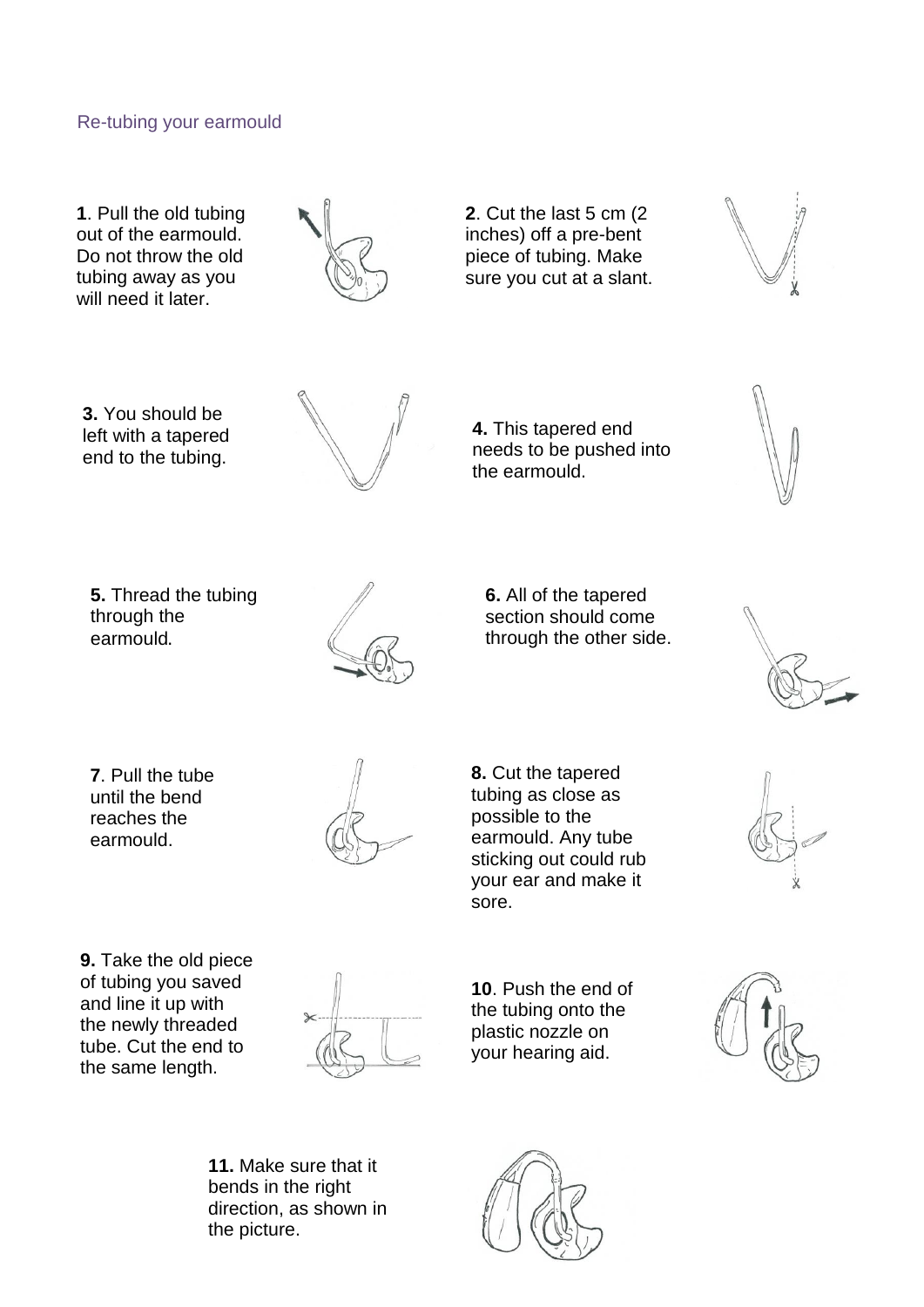#### Cleaning your earmould

At least once a week ñ and preferably more often ñ the earmould should be thoroughly washed.

**1**. Separate the earmould from the hearing aid by gently pulling the soft tubing off the hooked part of the aid.



**2**. Wash the earmould (with the tubing still in place) in warm, soapy water

**3**. Use a nailbrush to remove any wax. Rinse the earmould well, blow down the tubing to get the water out, and leave it to dry overnight.





**4**. Connect the earmould back to the hearing aid by pushing the soft tubing back onto the hooked part of the aid.

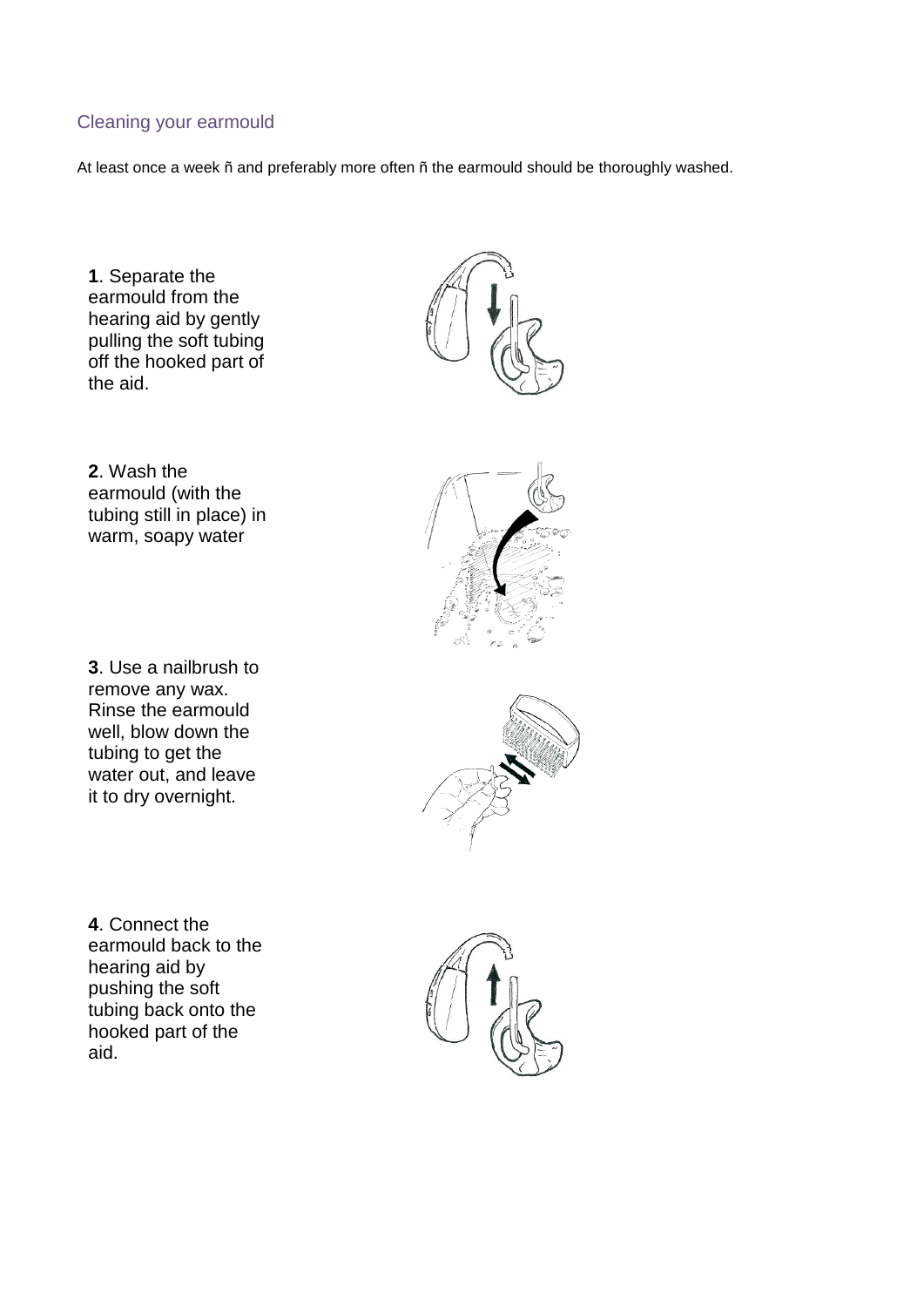# **A Guide to Hearing Aid Problems (Troubleshooting)**

#### My hearing aid won't turn on

- Check that the battery hasn't run out and is in the correct way around.
- Make sure that the tubing in the earmould or dome isn't blocked with any moisture or wax. If it is, then try blowing the water out to dry it, or cleaning the wax out.
- Check that the ear is clear of wax.
- If there is still no sound from the hearing aid after these steps then it may have broken and need fixing or replacing. See the repair options above (**1, 2, 3** or **4**).

#### The sound is very distorted/ quiet

- Change the battery for a new one and see if this makes any difference.
- Make sure that the tubing in the earmould or dome isn't blocked with any moisture or wax. If it is, then try blowing the water out to dry it, or cleaning the wax out.
- Check that your ear is clear of wax.
- If the sound still doesn't seem right after these steps, then it may be that the hearing aid has a fault. See above (**1, 2, 3** or **4**) for information on how to get your hearing aid fixed.

## The hearing aid is whistling when it is in my ear

- Check that that the mould/ dome is inserted correctly. If you are unsure of this then refer to your hearing aid booklet for instructions.
- Check that the hearing aid volume isn't set too high.
- Ensure that your ear is clear of wax.
- If there is no wax and it is inserted correctly, then you might need an impression taking to make a new mould. Moulds should last around three years, after this they often become slightly loose fitting and cause feedback.
- You will need to come in for us to have a look.

#### The mould is making my ear sore

- Ensure that the mould is correctly inserted. If you are unsure of this then refer to your hearing aid booklet for instructions.
- Unfortunately some moulds don't fit perfectly and need to be adjusted. This can be done at a repairs session (see **1** and **2** above). If it is still poor fitting after adjustment then sometimes another impression will need to be taken and a new mould ordered.